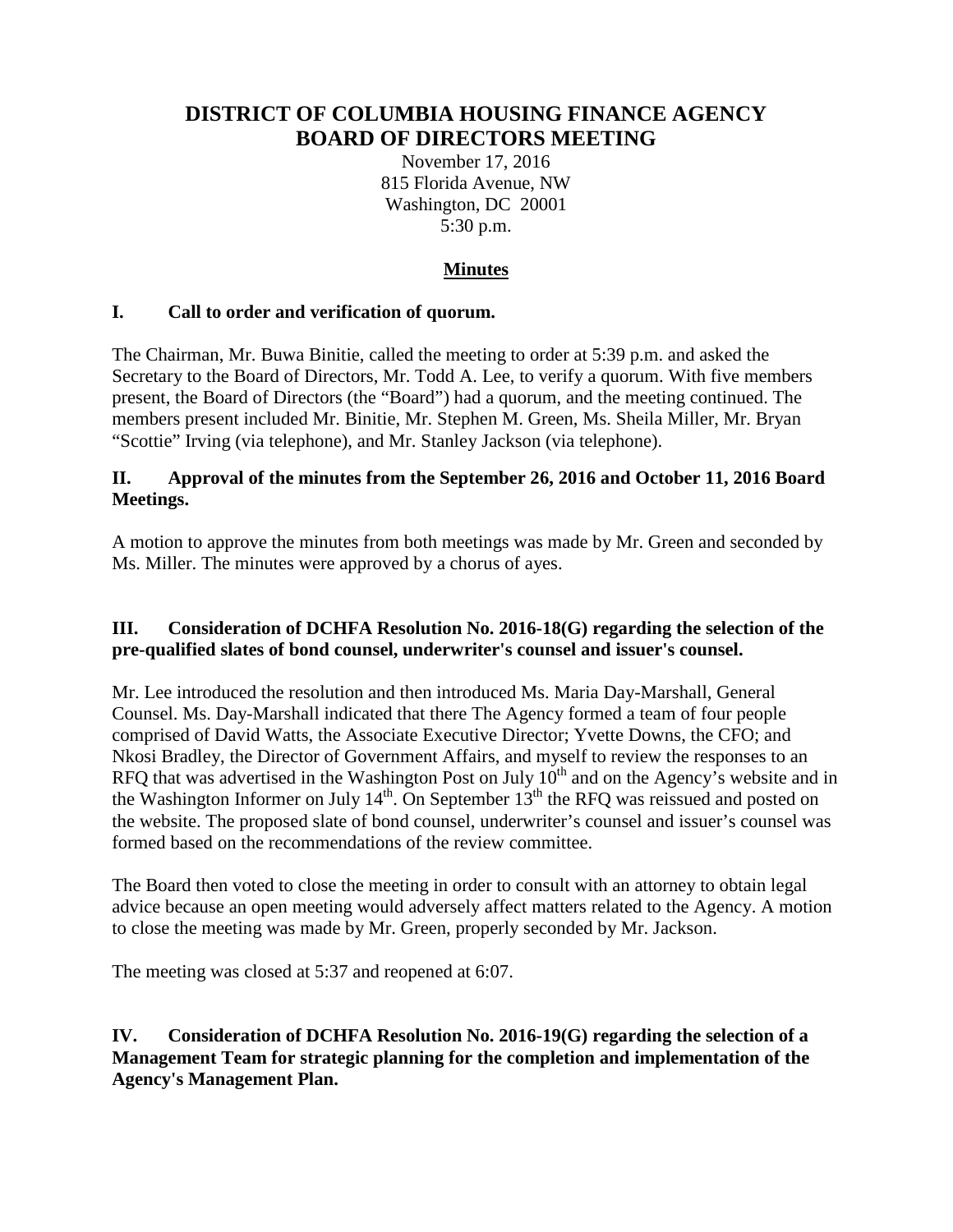Mr. Lee introduced the resolution and then introduced Ms. Yvette Downs, Chief Financial Officer. Staff recommends the approval of the resolution providing for issuance of a contract to IBS Management and Consultancy Services ("IBS"), a certified small local business, in partnership with Public Management Solutions in the amount of \$84,501. The scope of services provides for the development and implementation of an Agency Management Plan to support the executive team in the execution of its mission, revision and development of policies and procedures, and identifying new initiatives to support the Agency's strategy and mission. The Agency issued this RFP in September 2016, and it was advertised in the *Washington Post*, the *Washington Informer* and on the Agency's web site. Four bids were received in response to the request, and staff selected IBS as the most favorable respondent.

Mr. Binitie requested that staff include charts of contract bids in the future. Mr. Green asked for further clarification of the scope of services of the contract. Ms. Downs and Mr. Lee explained that one of the primary goals for 2017 is to come up with a really good set of written policies and procedures, and developing written policies and procedures is a primary deliverable under the contract. IBS will also help staff establish best practices. Mr. Green asked if this is the same company that is performing under a different contract. Mr. Lee replied that IBS is the same company that is performing accounting services for the Agency. The Board requested a more clearly written scope of work prior to consideration of the Resolution.

### **Executive Director's Report**

- The Agency's Holiday Party will be held on December the 9th.
- On December  $6<sup>th</sup>$ , Moody's Investor Services will be coming to visit the Agency staff. This will be the first time that the Agency's rating will be revisited since 2014.
- The Agency has hired a Controller, who will begin work on December  $5<sup>th</sup>$ .
- The Agency's Chief Financial Officer (CFO) is also in the process of working on developing a capital budget outside of the operating budget so that it can be sent to the District's CFO.
- Staff is considering investing 10 percent of the Agency's prior year's earnings in a non-traditional way to support housing and/or local businesses.
- The next Board Meeting will be on December  $20<sup>th</sup>$ .
- Recent events the Agency attended: The Open Doors celebration of reaching the \$200,000,000 mark and the Deanwood Hills groundbreaking.

#### **V. Vote to close the meeting in order to consult with the Board's attorney.**

Pursuant to the District of Columbia Administrative Procedure Act, the Chairman called for a vote to close the meeting in order to consult with an attorney to obtain legal advice and to preserve the attorney-client privilege between an attorney and a public body or to approve settlement agreements provided that upon request the public body may decide to waive such privilege. An open meeting would adversely affect matters related to the Agency.